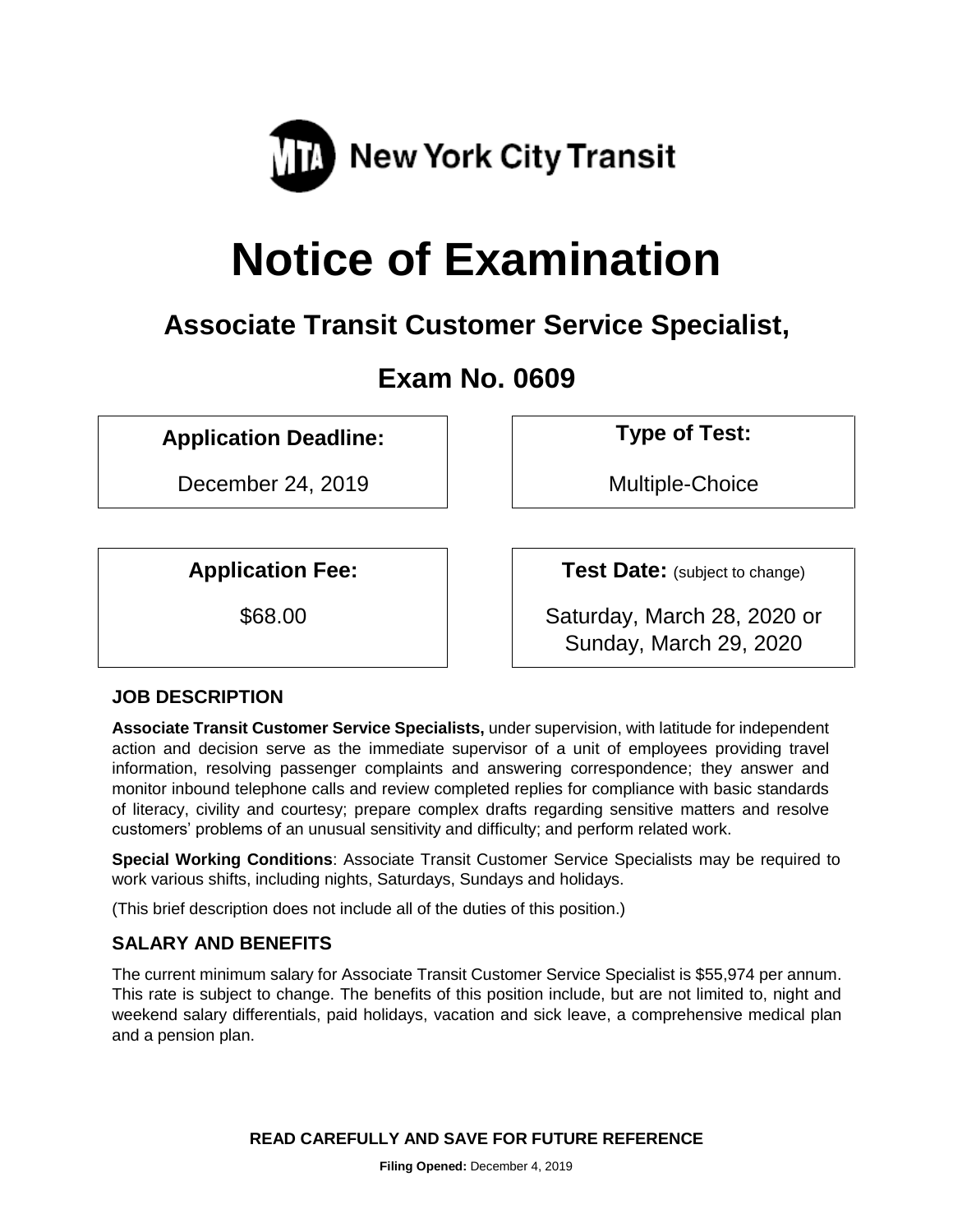# **HOW TO QUALIFY**

**Education and Experience Requirements:** By the **last day of the Application Period,** you must meet the following requirements:

- 1. A baccalaureate degree from an accredited college or university and two years of satisfactory, full-time experience in a customer service or public information capacity dispensing information and listening to and resolving customers' general concerns, complaints and/or problems regarding an employer's products or services; or
- 2. An associate degree from an accredited college or university and three years of satisfactory, full-time experience as described in "1" above; or
- 3. A four-year high school diploma or its educational equivalent and four years of satisfactory, full-time experience as described in "1" above.

If you have qualifying part-time experience, it will be credited on a prorated basis.

#### **Experience which involves only incidental or occasional customer service, such as a sales associate or cashier is not acceptable.**

The high school must be approved by a State's Department of Education or a recognized accrediting organization. The college or university must be accredited by regional, national, professional or specialized agencies recognized as accrediting bodies by the U.S. Secretary of Education, and by the Council for Higher Education Accreditation (CHEA).

You are responsible for determining whether you meet the qualification requirements for this examination prior to submitting the *Application*. You may be given the test before we determine if you meet the qualification requirements. If you are marked "Not Qualified," your *Application* fee will **not** be refunded and you will **not** receive a score.

#### **REQUIREMENTS TO BE APPOINTED**

**Customer Service Assessment**: If you pass the multiple-choice test, you will be scheduled to take the qualifying customer service assessment as vacancies occur. However, based on the projected number of vacancies, it is possible that not all candidates who pass the multiple-choice test will be scheduled for the qualifying customer service assessment. A score of 70% is required to pass the qualifying customer service assessment. In the qualifying customer service assessment, you may be required to demonstrate the following abilities:

- **Oral Comprehension –** Ability to understand spoken English words and sentences.
	- o Example: *Understanding customers' questions.*
- **Oral Expression –** Ability to use English words or sentences in speaking so others will understand.
	- o Example*: Communicating the appropriate information or empathetic response to customers.*
- **Customer Service Orientation –** Predisposition to provide superior service through responsiveness, courtesy and a genuine desire to satisfy customer needs.
	- o Example*: Actively listening to a customer who is recounting an incident on the platform and asking clarifying questions to better understand their concern, complaint or problem.*

(Continued)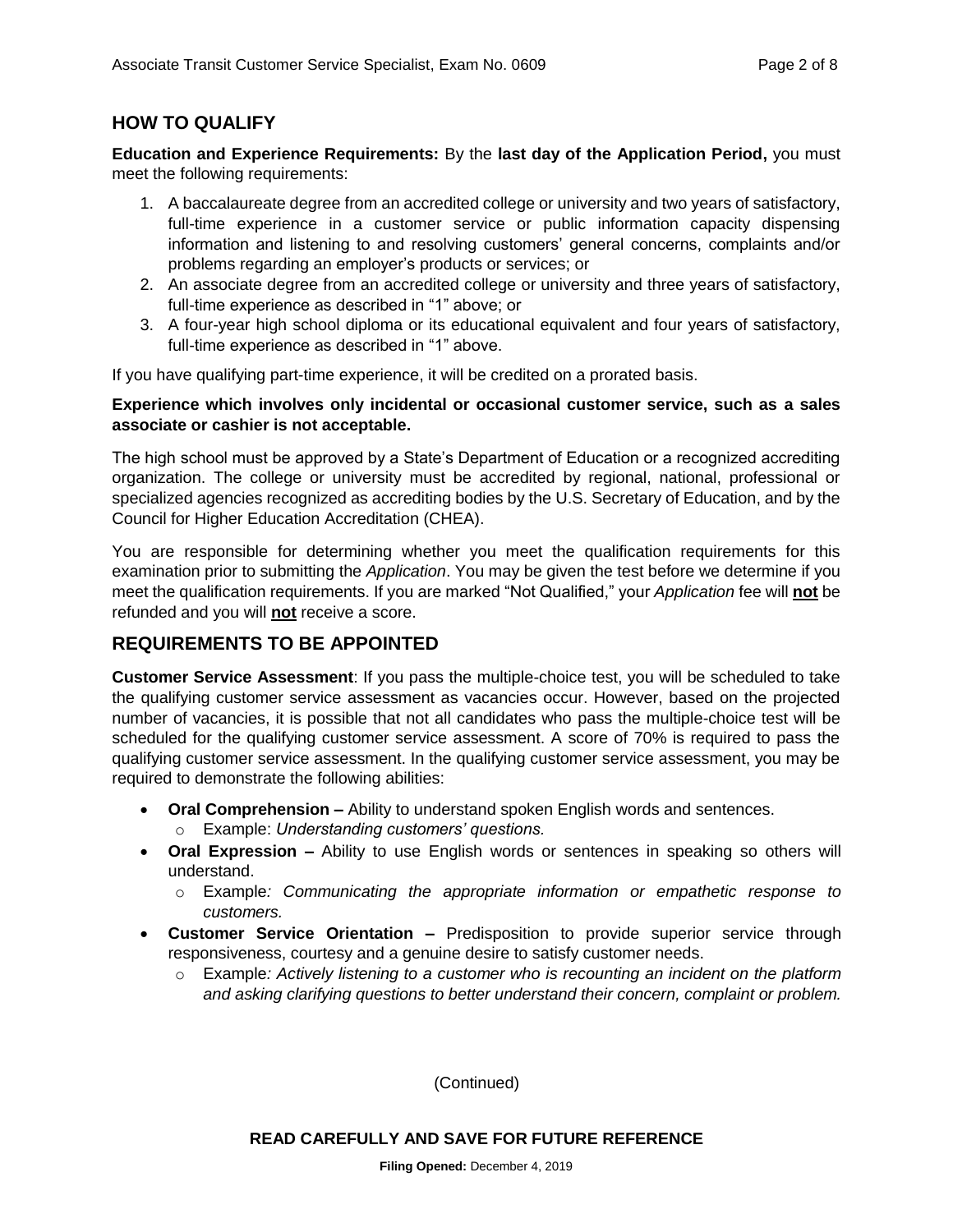# **REQUIREMENTS TO BE APPOINTED** (Continued)

- **Cognitive Empathy –** Ability to understand and anticipate customers' expectations and subsequently engage in appropriate service delivery behaviors.
	- o Example*: Understanding the customer's perspective when they express frustration upon learning that the nearest station with a working elevator is farther than expected, and providing alternative routes.*
- **Customer Interaction Strategies –** Breadth or scope of appropriate strategies used to deal with varying customer needs and situations.
	- o Examples*: De-escalating difficult or irate customers. Assisting a customer who speaks a different language.*

**Residency:** New York City residency is not required for this position.

**English Requirement:** You must be able to understand and be understood in English.

**Proof of Identity:** Under the Immigration Reform and Control Act of 1986, you must be able to prove your identity and your right to obtain employment in the United States prior to employment with MTA New York City Transit.

#### **HOW TO OBTAIN AN APPLICATION**

During the application period, the application and other required forms for this examination will be attached to this Notice of Examination. Additional copies may be obtained during the application period at [http://mta.info/nyct/hr/appexam.htm,](http://mta.info/nyct/hr/appexam.htm) or you may obtain a printed copy in person at the MTA Exam Information Center, as indicated below. Computers with internet access are available on a limited basis at branches of the New York Public Library, the Brooklyn Public Library and the Queens Library to patrons with a valid library card.

**MTA Exam Information Center:** Open Monday through Friday, from 9 AM to 3 PM, in the lobby at 180 Livingston Street, Brooklyn, New York. Directions: take the A, C, F or R trains to the Jay Street-Metro Tech Station, or the 2, 3, or the G train to the Hoyt Street Station.

#### **REQUIRED FORMS**

- 1. **Application:** Make sure that you follow all instructions included with your *Application*, including payment of fee. Save a copy of the instructions for future reference.
- 2. **Education and Experience Test Paper:** Write your social security number in the box at the top of the cover page, and the examination title and number in the box provided. This form must be filled out completely and in detail for you to receive your proper rating. Keep a copy of your completed Education and Experience Test Paper for your records.
- 3. **Foreign Education Fact Sheet (required only if you need credit for your foreign education for this examination):** If you were educated outside the United States, you must have your foreign education evaluated to determine its equivalence to education obtained in the United States. The services that are approved to make this evaluation, as well as instructions on how to submit this evaluation are listed in the *Foreign Education Fact Sheet* included with your application packet. When you contact the evaluation service, ask for a "document-by-document" (general) evaluation of your foreign education. Your foreign education evaluation **must** be submitted directly to NYC Transit's Examinations Unit by the service completing the evaluation. Foreign education evaluations received directly from applicants will **not** be accepted. You can also access the *Foreign Education Fact Sheet* on our website at [http://web.mta.info/nyct/hr/forms\\_instructions.htm.](http://web.mta.info/nyct/hr/forms_instructions.htm)

(Continued)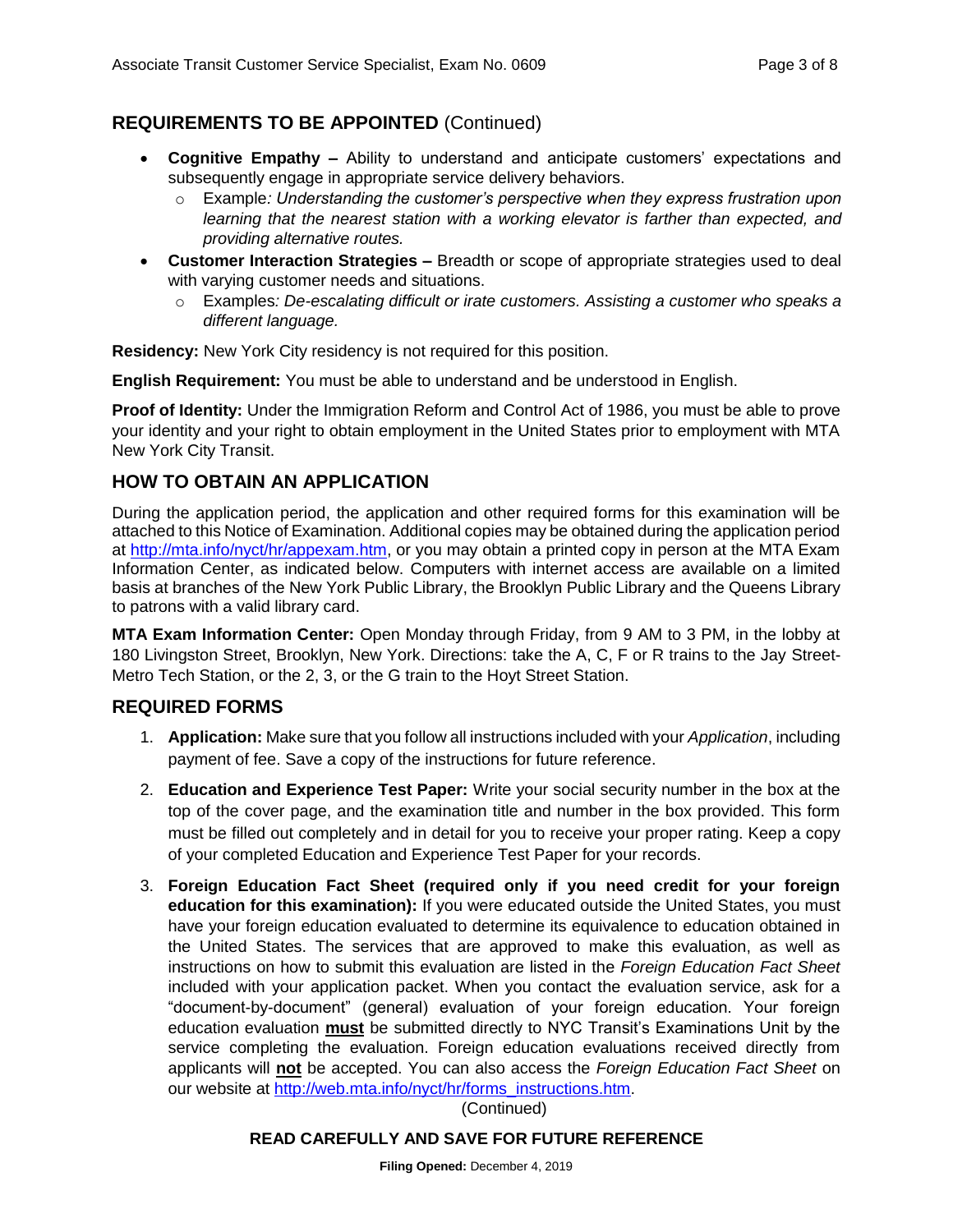#### **REQUIRED FORMS** (Continued)

**Note:** If you have earned a higher-level degree in the United States that supersedes the level of education required to meet the qualification requirements, you do not need to submit a foreign education evaluation. However, you must indicate that you have completed the higherlevel degree in the United States; proof of acceptance into an academic program or school is not sufficient to determine satisfactory equivalency.

#### **HOW TO SUBMIT AN APPLICATION AND PAY THE APPLICATION FEE**

If you believe you meet the requirements in the "How to Qualify" section, you **must** apply by mail. MTA New York City Transit will **not** accept *Applications* in person.

#### **Applications by mail must:**

- 1. Include all of the required forms, as indicated in the "Required Forms" section above.
- 2. Be postmarked by the last day of the application period.
- 3. Be mailed to the address in the "Correspondence" section of this notice.
- 4. Include the appropriate fee in the form of a money order.

#### **The Money Order (Postal Money Order preferred) must:**

- 1. Be made payable to MTA New York City Transit.
- 2. Be valid for one year.
- 3. Have the following information written on it: your name, home address, the last four digits of your social security number, and the exam title and exam number.

Save your money order receipt for future reference and proof of filing an *Application*.

#### **Cash and personal checks will not be accepted**.

**Application Fee:** This fee is generally not refundable. Under special circumstances, you may be entitled to a refund. You should refer to the Department of Citywide Administrative Services ("DCAS") General Exam Regulations to determine if you are entitled to a refund prior to requesting a refund. You can refer to the bottom of the last page of the Notice of Examination for instructions on how to obtain a copy of the DCAS General Exam Regulations.

#### **HOW TO SUBMIT AN APPLICATION WHEN REQUESTING A FEE WAIVER**

Applicants who wish to request a fee waiver must obtain an *Application* in person at the MTA Exam Information Center as indicated above and must submit the *Application* and required forms by mail to the address in the "Correspondence" section below **by the last day of the application period**.

MTA New York City Transit will not accept *Applications* in person. Additional information on how to request an application fee waiver is available with the *Application.*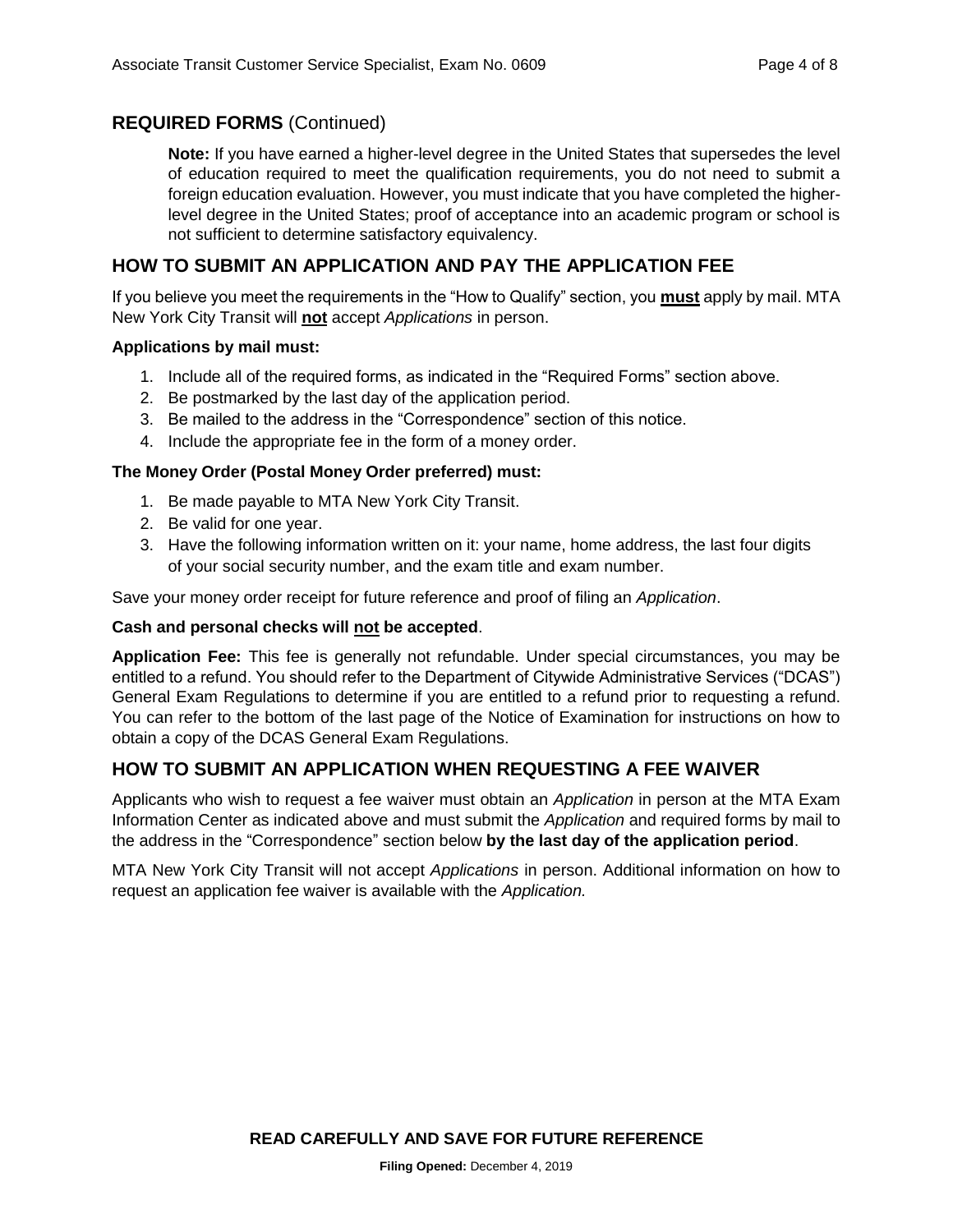#### **ADMISSION LETTER**

An *Admission Letter* will be mailed to you about 10 days before the first date of the multiple-choice test. If you do not receive an *Admission Letter* at least 4 days before this date, you may obtain a duplicate letter at the MTA Exam Information Center (as indicated above). A paper copy of the *Admission Letter* is your ticket for admission to the test.

Applicants **must** keep their mailing address **up to date**. Please refer to the Correspondence section below for instructions on how to update your address and other contact information.

#### **THE TEST**

You will be given a competitive multiple-choice test. A score of at least 70% is required to pass this test. Your score on this test will determine your place on the eligible list.

You will be scheduled to take the test on one of the dates listed in the above "Test Date" box. You will be randomly assigned to a test date and location, and you cannot request that your scheduled test date or location be changed, unless you meet the conditions in the "Special Arrangements" section below.

Veterans' or Disabled Veterans' Credit will be granted only to eligible passing candidates who request that they be applied. Veterans' or Disabled Veterans' Credit should be requested at the time of application, but **must** be requested before the date the eligible list is established. Claims for Veterans' or Disabled Veterans' Credit cannot be made once the eligible list is established.

The competitive multiple-choice test may include questions on the following abilities:

- **Written Comprehension –** Ability to understand written sentences and paragraphs.
	- o Example: *Understanding a training manual's instructions.*
- **Written Expression –** Ability to use English words or sentences in writing so others will understand.
	- o Example: *Typing a customer's complaint into the appropriate database with good grammatical form.*
- **Problem Sensitivity –** Ability to tell when something is wrong or is likely to go wrong. It includes being able to identify the whole problem as well as the elements of the problem.
	- o Example: *Identifying the effect of an employee's recurrent latenesses.*
- **Mathematical Reasoning –** Ability to understand and organize a problem and then to select a mathematical method or formula to solve the problem. It encompasses reasoning through mathematical problems to determine appropriate operations that can be performed to solve problems. It also includes the understanding or structuring of mathematical problems. The actual manipulation of numbers is not included in this ability.
	- o Example: *Determining which mathematical formula to use to calculate the degree to which an employee's call performance has improved month-to-month.*
- **Number Facility –** Involves the degree to which adding, subtracting, multiplying, and dividing can be done quickly and correctly. These can be steps in other operations such as finding percentages.
	- o Example: *Performing a calculation to determine the remaining balance on a MetroCard.*
- **Deductive Reasoning –** Ability to apply general rules to specific problems to come up with logical answers. It involves deciding if an answer make sense.
	- o Example: *Understanding and applying NYCT rules.*

(Continued)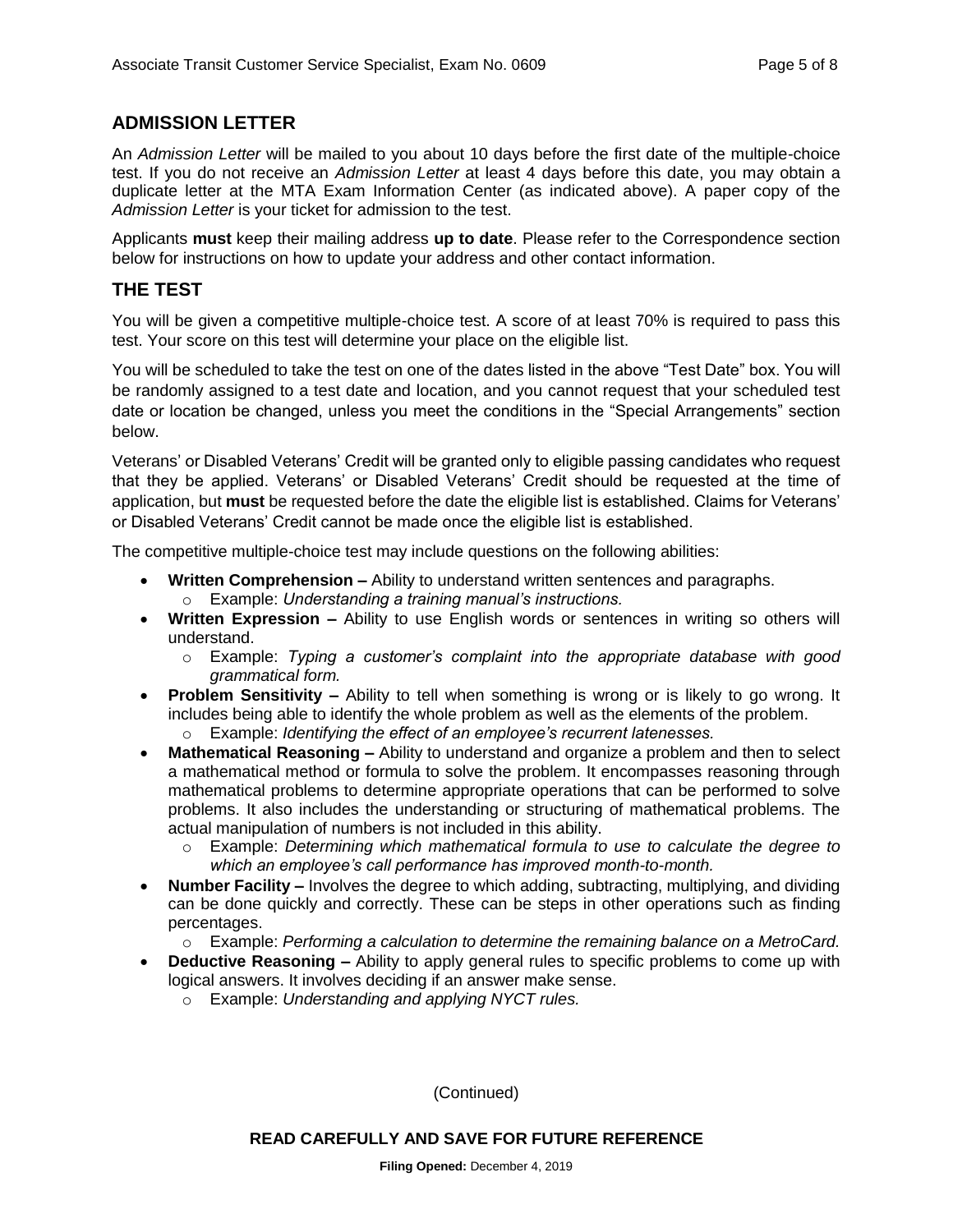# **THE TEST** (Continued)

- **Inductive Reasoning –** Ability to combine separate pieces of information, or specific answers to problems, to form general rules or conclusions.
	- o Example: *Understanding why customer service is important and forming appropriate conclusions about how to handle a dissatisfied customer.*
- **Information Gathering –** Ability to follow correctly a rule or set of rules to arrange things or actions in a certain order. The rule or sets of rules used must be given. The things or actions to be put in order can include numbers, letters, words, pictures, procedures, sentences, and mathematical or logical operations.
	- o Example: *Following a step-by-step rule on how to update a weather advisory status line.*
- **Spatial Orientation –** Ability to tell where you are in relation to the location of some object or to tell where the object is in relation to you.
	- o Example: *Reading a map to train an employee on how to provide a customer with travel directions.*
- **Planning and Organizing –** Establishing a course of action for self and/or others to accomplish a specific goal; planning proper assignment of personnel and appropriate allocation of resources.
	- o Example: *Preparing a list of customer complaints in priority order.*
- **Delegation –** Utilizing subordinates effectively; allocating decision-making and other responsibilities to the appropriate subordinates.
	- o Example: *Assigning a new employee their weekly and daily call targets.*
- **Management Control –** Establishing procedures to monitor and/or regulate processes, tasks, or activities of subordinates and job activities and responsibilities; taking action to monitor the results of delegated assignments or projects.
	- o Example: *Conducting quality control test calls to ensure employees are providing excellent customer service.*
- **Development of Subordinates –** Developing the skills and competencies of subordinates through training and developmental activities related to current and future jobs.
	- o Example**:** *Training an employee on how to conduct peer training for new hires.*
- **Sensitivity –** Actions that indicate a consideration for the feelings and needs of others. o Example: *Expressing empathy to a customer who reports losing an item on a subway platform.*
- **Analysis –** Identifying problems, securing relevant information, relating data from different sources and identifying possible causes of problems.
	- o Example: *Using a subway map and a timetable to assist a customer with travel directions.*
- **Judgement –** Developing alternative courses of action and making decisions based on logical assumptions that reflect factual information.
	- o Example: *Determining whether a MetroCard refund is appropriate in light of the customer's situation.*

# **TEST ADMINISTRATION GUIDELINES**

**Warning:** You are not permitted to enter the test site with cellular phones, smart watches, beepers, pagers, cameras, portable media players, or other electronic devices. Calculators are permitted; however, they must be hand-held, battery or solar powered, numeric only. Calculators with functions **other than** addition, subtraction, multiplication and division **are prohibited**. Electronic devices with an alphabetic keyboard or with word processing or data recording capabilities such as planners, organizers, etc. are prohibited. If you use any of these devices in the building at any time before, during or after the test, you may **not** receive your test results, your test score may be nullified, and your application fee will **not** be refunded.

#### (Continued)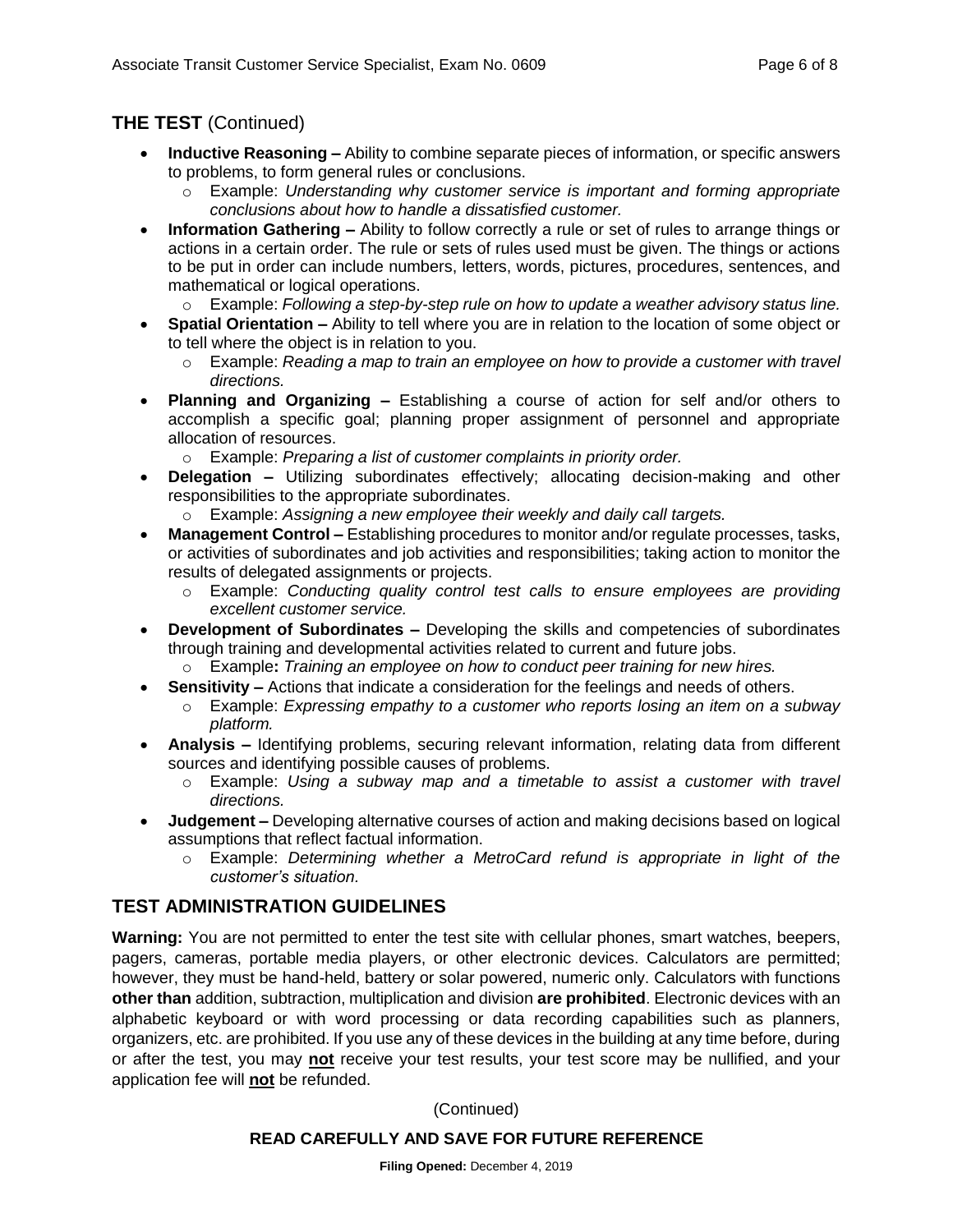# **TEST ADMINISTRATION GUIDELINES** (Continued)

You may not have any other person, including children, present with you while you are being processed for or taking the test and no one may wait for you inside of the test site while you are taking the test.

**Required Identification: You are required to bring one (1) form of valid (non-expired) signature and photo bearing identification to the test site**. The name that was used to apply for the exam must match the first and last name on the photo ID. A list of acceptable identification documents is provided below**. If you do not have an acceptable ID, you may be denied testing.** Acceptable forms of identification (bring one) are as follows: State issued driver's license, State issued identification card, US Government issued Passport, US Government issued Military Identification Card, US Government issued Alien Registration Card, IDNYC, Employer ID with photo, or Student ID with photo.

Leaving: You must leave the test site once you finish the test. If you leave the test site after being fingerprinted but before finishing the test, you will not be permitted to re-enter. If you disregard this instruction and re-enter the test site, you may not receive your test results, your test score may be nullified, and your application fee will not be refunded.

# **THE TEST RESULTS**

If you meet the education and experience requirements and pass the competitive multiple-choice test, your name will be placed in final score order on an eligible list and you will be given a list number. You will be notified by mail of your test results. If you meet all requirements and conditions, you will be considered for appointment when your name is reached on the eligible list.

# **ADDITIONAL INFORMATION**

**Probationary Period:** You will be required to complete a one-year probationary period. Those who do not successfully complete the probationary period may be terminated or returned to their previously held permanent title at the discretion of MTA New York City Transit .

**Promotion Examination:** A promotion examination for this title is being held for eligible MTA New York City Transit employees. The names appearing on the promotion list will be considered first in filling vacancies.

# **SPECIAL ARRANGEMENTS**

**Special Test Accommodations:** If you plan to request special testing accommodations due to disability or an alternate test date due to your religious belief, follow the instructions included with your *Application* and mail your request to the address found in the "Correspondence" section below no later than 30 days prior to the first scheduled test date.

**Make-Up Test:** You may apply for a make-up test if you cannot take the Multiple-Choice test on the scheduled date for any of the following reasons:

- 1. Compulsory attendance before a public body;
- 2. On-the-job injury or illness caused by municipal employment where you are an officer or employee of the City;
- 3. Absence from the test within one week after the death of a spouse, domestic partner, parent, sibling, child, or child of a domestic partner where you are an officer or employee of the City;
- 4. Absence due to ordered military duty;
- 5. A clear error for which MTA New York City Transit is responsible; or

(Continued)